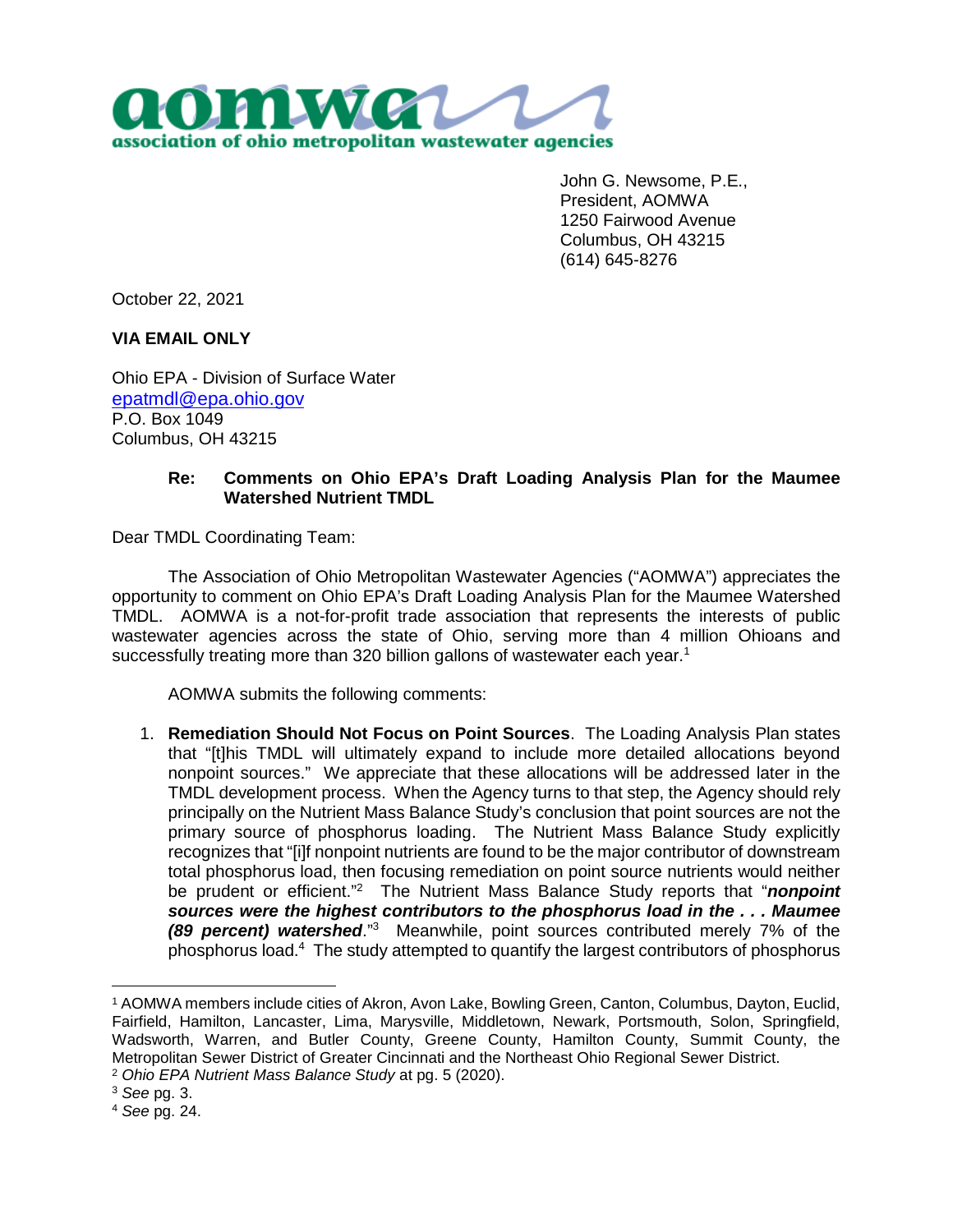loading to identify the best opportunities for remediation. Its findings demonstrate that point sources should not be a focal point for remediation. Further, as Ohio's 2020 Domestic Action Plan appropriately recognizes, publicly-owned treatment works have already invested significantly in efforts to reduce phosphorus loading to Lake Erie. Over the last several decades, AOMWA members have invested literally billions of dollars to address and substantially reduce or treat wet weather flows and to improve their treatment systems, which have helped to reduce nutrient discharges. In fact, many of these systems have already improved their wastewater treatment processes to achieve phosphorus effluent limits, and as a result, have already reduced their total phosphorus discharge loadings by greater than 40 percent. As a result, waste load allocations should be based on equity and account for significant efforts already undertaken by point sources. Additional point source reduction will not achieve corresponding improvements in the Western Lake Erie Basin.

- 2. **Future Aquatic Life Use Standards Should be Promulgated as Rules**. Ohio EPA has indicated that it plans to update its Lake Erie aquatic life use assessment in the 2022 Integrated Report. Ohio EPA has acknowledged that water quality standards must be promulgated as rules pursuant to R.C. 119.03. *Fairfield Cty. Bd. of Comm'rs v. Nally*, 2015-Ohio-991, ¶ 37, 143 Ohio St. 3d 93, 102, 34 N.E.3d 873, 882. Yet it appears Ohio EPA is planning to include the assessment methodology in the Integrated Report, without complying with R.C. 119.03. AOMWA believes that the development of aquatic life use assessment methodologies or any other de facto water quality standards should be finalized as part of a notice and comment process separate from that of the Integrated Report.
- 3. **The Assumption of Conservative Phosphorus Loading Needs to be Evaluated**. The Loading Analysis Plan includes the assumption that "the transport of phosphorus loads through the Maumee watershed to Lake Erie in the springtime is assumed to be conservative, i.e., no phosphorus is removed from within the system." However, it does not appear that there is an adequate foundation for this assumption, and evidence actually supports the opposite conclusion. The Great Lakes Advisory Board's Nutrient Workgroup concluded that "investments in larger nutrient reduction projects *located within lower watershed tributaries and/or adjacent to receiving water bodies* will result in increased nutrient (excess P) removal at a lower cost when compared to *multiple smaller*  projects in the upper watershed."<sup>5</sup> Further, the contribution of streambank erosion and river bed resuspension are two important processes that must be considered, along with delivery ratios from land parcels to loadings at the Maumee River mouth. AOMWA requests that Ohio EPA provide the research, documentation, or other support for its conclusion that no phosphorus is removed from the system.
- 4. **The Agency Should Provide a Comment Opportunity for Verification of the Mass-Balance Model Approach.** The Agency has indicated that it plans to use the mass balance model to develop the Maumee Watershed Nutrient TMDL. The mass balance approach does not account for legacy phosphorus or critical source areas and, as discussed above, does not account for the contribution of phosphorus from streambank erosion and river bed resuspension. The use of the mass-balance model in this manner has not been validated. The agency has indicated it will verify the mass balance methods using the Soil and Water Assessment Tool ("SWAT"). The SWAT accounts for instream

<sup>5</sup> https://www.glri.us/node/423 (select Nutrients Workgroup Draft Recommendations (PowerPoint)) at slide 8.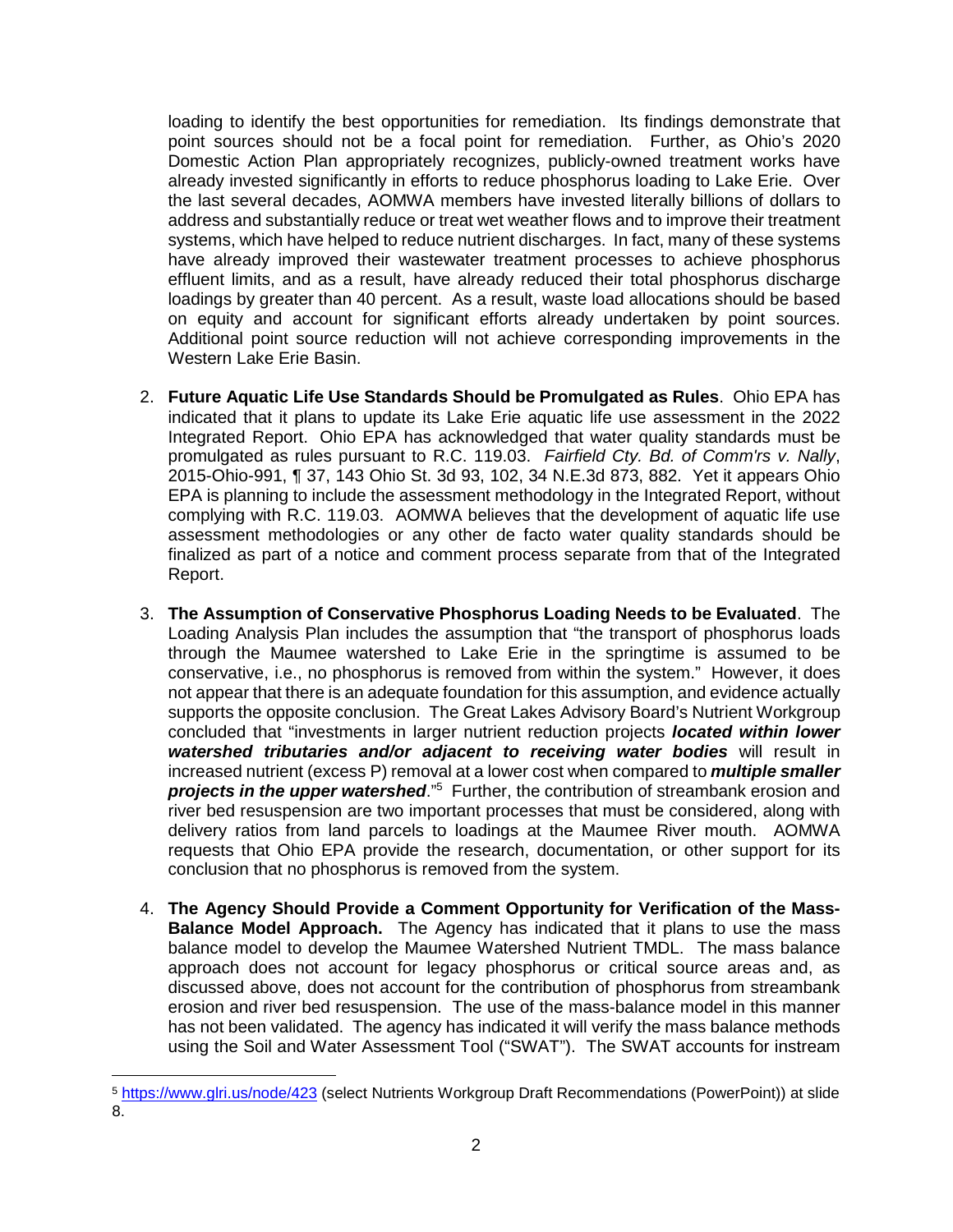processes, legacy phosphorus and critical source areas. Under the Agency's current planned approach, stakeholders would only receive an opportunity to evaluate this verification within the review of the Preliminary Modeling Results. AOMWA requests an opportunity to review this important, fundamental verification in isolation. We believe a separate opportunity for comment is necessary because the verification will drive the Agency's approach to the Preliminary Modeling Report. If stakeholders are only afforded an opportunity to address the verification within the Preliminary Modeling Report, then many of the decisions based on the verification will already be underway. In addition, OAC 3745-2-12(A)(2)(a) requires that the Agency provide an opportunity to comment on "the proposed modeling approach" *before* the preliminary modeling results, and the verification may be an important piece of the Agency's modeling approach that must be completed before moving forward with the preliminary modeling results.

- 5. **DRP Should Be Used to Develop Allocations**. The Agency has acknowledged that Dissolved Reactive Phosphorus must be addressed to make progress in restoring attainment of designated uses in the Western Lake Erie Basin. Before management practices are recommended in the implementation strategy, there must be consideration of how well those management practices perform in terms of reducing DRP loads (TP loads have declined and are holding steady, however, DRP loads are increasing).
- 6. **AOMWA Appreciates Ohio EPA's Case-by-Case Approach to Each HUC-12**. The Agency has now clarified that it does not plan to propose 40% reductions in total phosphorus loading from each HUC-12. AOMWA supports this case-by-case approach to each HUC-12. In a HUC-12 that is largely unregulated and fails to manage nutrients effectively, it appears that phosphorus reductions greater than 40% could be achieved more readily than in watersheds that have taken steps to manage nutrients. By contrast, in a HUC-12 that already features optimal nutrient management processes, it would not be appropriate to require an *additional* 40% reduction.
- 7. **A Case-by-Case Approach to Land Uses is Also Appropriate**. Similarly, a uniform reduction applicable to each land use is also problematic. This approach does not recognize the importance of legacy phosphorus and critical source areas that account for a disproportionate load of phosphorus.

AOMWA appreciates your consideration of these comments, and looks forward to participating in the development of this TMDL. We encourage Ohio EPA to offer frequent opportunities for interactive stakeholder engagement through periodic in-person meetings, calls, or webinars. By providing stakeholders an opportunity to ask questions, these interactive stakeholder events will enhance the engagement process and ultimately improve the TMDL. Should you have any questions, please contact Rees Alexander at rees.alexander@squirepb.com or (614) 365-2798. Thank you again for your attention to and consideration of these comments.